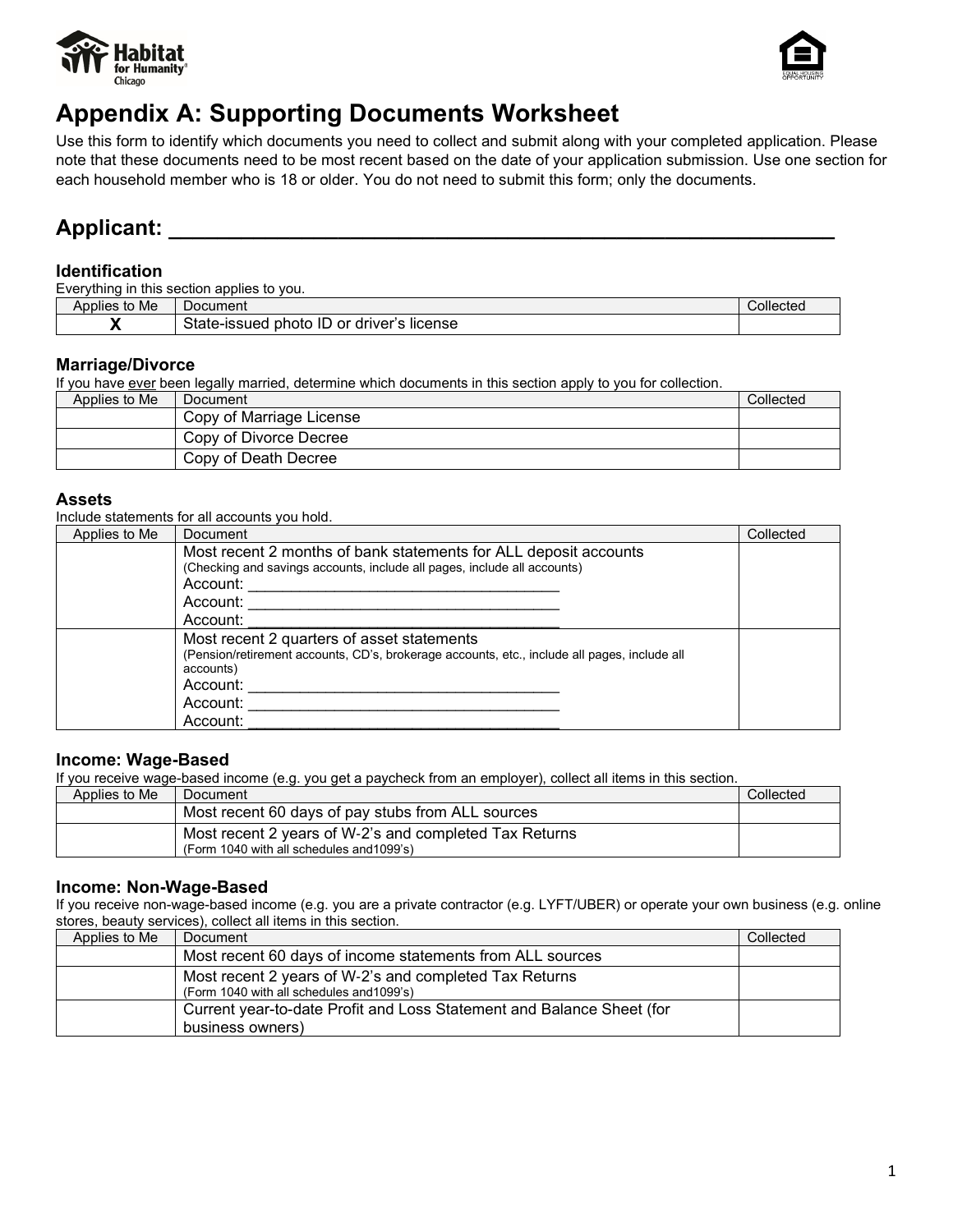



## **Income: Other**

If you receive other types of income, determine which apply to you for collection.

| Applies to Me | Document                                                                                | Collected |
|---------------|-----------------------------------------------------------------------------------------|-----------|
|               | <b>Social Security</b> (Most recent 2 years of annual statements from official source)  |           |
|               | <b>Disability</b> (Most recent 2 years of annual statements from official source)       |           |
|               | <b>Child Support</b> (Most recent 2 years of annual statements from official source)    |           |
|               | <b>Alimony</b> (Most recent 2 years of annual statements from official source)          |           |
|               | <b>Foster Care</b> (Most recent 2 years of annual statements from official source)      |           |
|               | <b>Pension Payments</b> (Most recent 2 years of annual statements from official source) |           |
|               | Other:                                                                                  |           |
|               | (Most recent 2 years of annual statements from official source)                         |           |

## **Life Changes Income Allowances**

If you do not have two years of continuous job history, determine if one of the following allowances apply to you.

| Applies to Me | Allowance and Documentation Needed                                                               | Collected |
|---------------|--------------------------------------------------------------------------------------------------|-----------|
|               | Recently completed school. If so, provide:                                                       |           |
|               | Proof of last enrollment/graduation, work contract for current job, and 6 mos. pay stubs         |           |
|               | Recently <b>separated/divorced</b> . If so, provide:                                             |           |
|               | Proof of separation/divorce, work contract for current job, and 6 mos. pay stubs                 |           |
|               | Recently laid-off. If so, provide:                                                               |           |
|               | Proof of lay-off, work contract for current job, and 6 mos. pay stubs                            |           |
|               | Recently <b>incarcerated</b> . If so, provide:                                                   |           |
|               | Proof of release, work contract for current job, and 6 mos. pay stubs                            |           |
|               | Recently undertook care-giving responsibilities. If so, provide:                                 |           |
|               | Signed letter outlining work load and dates, work contract for current job, and 6 mos. pay stubs |           |

#### **Debt**

Determine which apply to you for collection.

| Applies to Me | Document                                                                               | Collected |
|---------------|----------------------------------------------------------------------------------------|-----------|
|               | Chapter 7 or 13 bankruptcy filing, including discharge papers and list of              |           |
|               | creditors (Schedule F)                                                                 |           |
|               | Foreclosure documentation                                                              |           |
|               | Alimony owed documentation for last year (or martial settlement agreement)             |           |
|               | Child support owed documentation for last year (or court-issued agreement)             |           |
|               | Most recent statement for any credit opened in last 60 days                            |           |
|               | List of outstanding City of Chicago fines, if any                                      |           |
|               | (If on payment plan, bring proof of payment plan, search at cityofchicago.org/revenue) |           |

### **Rental History**

| Applies to Me | Document                                                                                                                                                                                                                                     | Collected |
|---------------|----------------------------------------------------------------------------------------------------------------------------------------------------------------------------------------------------------------------------------------------|-----------|
|               | Most recent 12 months of cancelled rent checks or written documentation of<br>consistent, timely payments in the form of a letter or ledger from property<br>manager; AND/OR evidence of a similarly sized monthly savings or debt reduction |           |

## **Explanation of Irregularities**

Determine which apply to you for collection.

| Applies to Me | Document                                                                                               | Collected |
|---------------|--------------------------------------------------------------------------------------------------------|-----------|
|               | Gaps in employment within last two years letter of explanation                                         |           |
|               | Rental history irregularities letter of explanation                                                    |           |
|               | Derogatory account(s) (from credit report) letter(s) of explanation (collections,<br>delinquent, etc.) |           |
|               | Identity Theft resolution documentation from credit counselor and/or affected<br>accounts              |           |

## **End of Applicant Section -----------------------------------------------------------------------**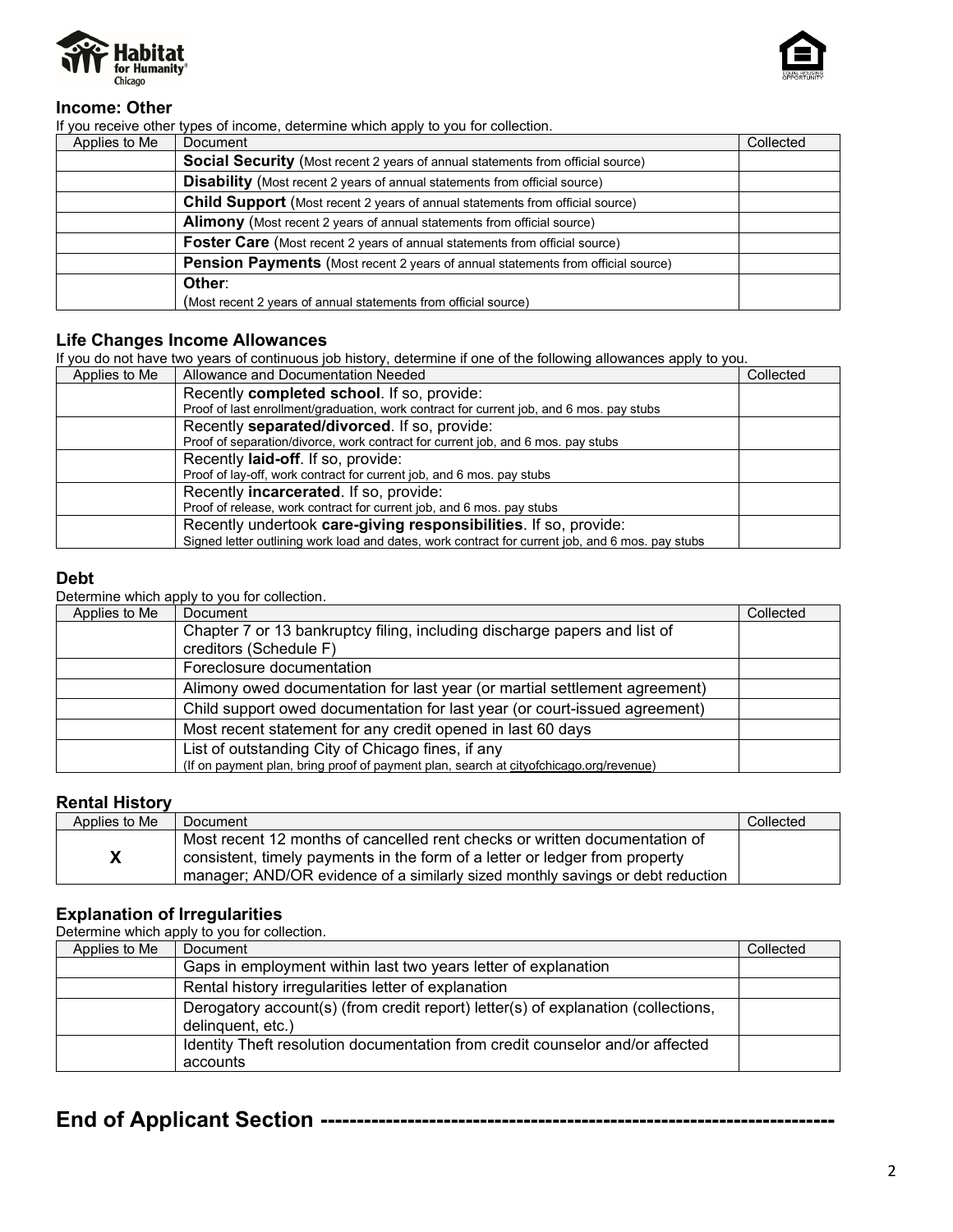



## Co-Applicant:

Ignore this form if there is no co-applicant. If there is a co-applicant, only collect and submit documents that are different from the borrower. For example, if you have a joint checking account, you do not need to submit the account statements twice.

## **IDENTIFICATION**

| Everything in this section applies to the co-applicant. |                                           |           |
|---------------------------------------------------------|-------------------------------------------|-----------|
| Applies to Me                                           | Document                                  | Collected |
|                                                         | State-issued photo ID or driver's license |           |

## **MARRIAGE/DIVORCE**

If the co-borrower has ever been legally married, determine which documents in this section apply to co-applicant for collection. Only unique documents to the borrower apply (e.g. previous marriage).

| Applies to Me | Document                 | Collected |
|---------------|--------------------------|-----------|
|               | Copy of Marriage License |           |
|               | Copy of Divorce Decree   |           |
|               | Copy of Death Decree     |           |

## **ASSETS**

Include statements for all accounts the co-applicant holds that are different from the applicant.

| Applies to Me | Document                                                                                                                                                            | Collected |
|---------------|---------------------------------------------------------------------------------------------------------------------------------------------------------------------|-----------|
|               | Most recent 2 months of bank statements for ALL deposit accounts<br>(Checking and savings accounts, include all pages, include all accounts)                        |           |
|               | Account:                                                                                                                                                            |           |
|               | Account:                                                                                                                                                            |           |
|               | Account:                                                                                                                                                            |           |
|               | Most recent 2 quarters of asset statements<br>(Pension/retirement accounts, CD's, brokerage accounts, etc., include all pages, include all<br>accounts)<br>Account: |           |
|               | Account:                                                                                                                                                            |           |
|               | Account:                                                                                                                                                            |           |
|               | Account:                                                                                                                                                            |           |

## **INCOME: WAGE-BASED**

If co-applicant receives wage-based income (e.g. a paycheck from an employer), collect all items in this section.

| Applies to Me | Document                                                                                            | Collected |
|---------------|-----------------------------------------------------------------------------------------------------|-----------|
|               | Most recent 60 days of pay stubs from ALL sources                                                   |           |
|               | Most recent 2 years of W-2's and completed Tax Returns<br>(Form 1040 with all schedules and 1099's) |           |

## **INCOME: NON-WAGE-BASED**

If co-applicant receives non-wage-based income (e.g. private contractor (e.g. LYFT/UBER) or operate own business (e.g. online stores, beauty services), collect all items in this section.

| Applies to Me | Document                                                                                            | Collected |
|---------------|-----------------------------------------------------------------------------------------------------|-----------|
|               | Most recent 60 days of income statements from ALL sources                                           |           |
|               | Most recent 2 years of W-2's and completed Tax Returns<br>(Form 1040 with all schedules and 1099's) |           |
|               | Current year-to-date Profit and Loss Statement and Balance Sheet. (for<br>business owners)          |           |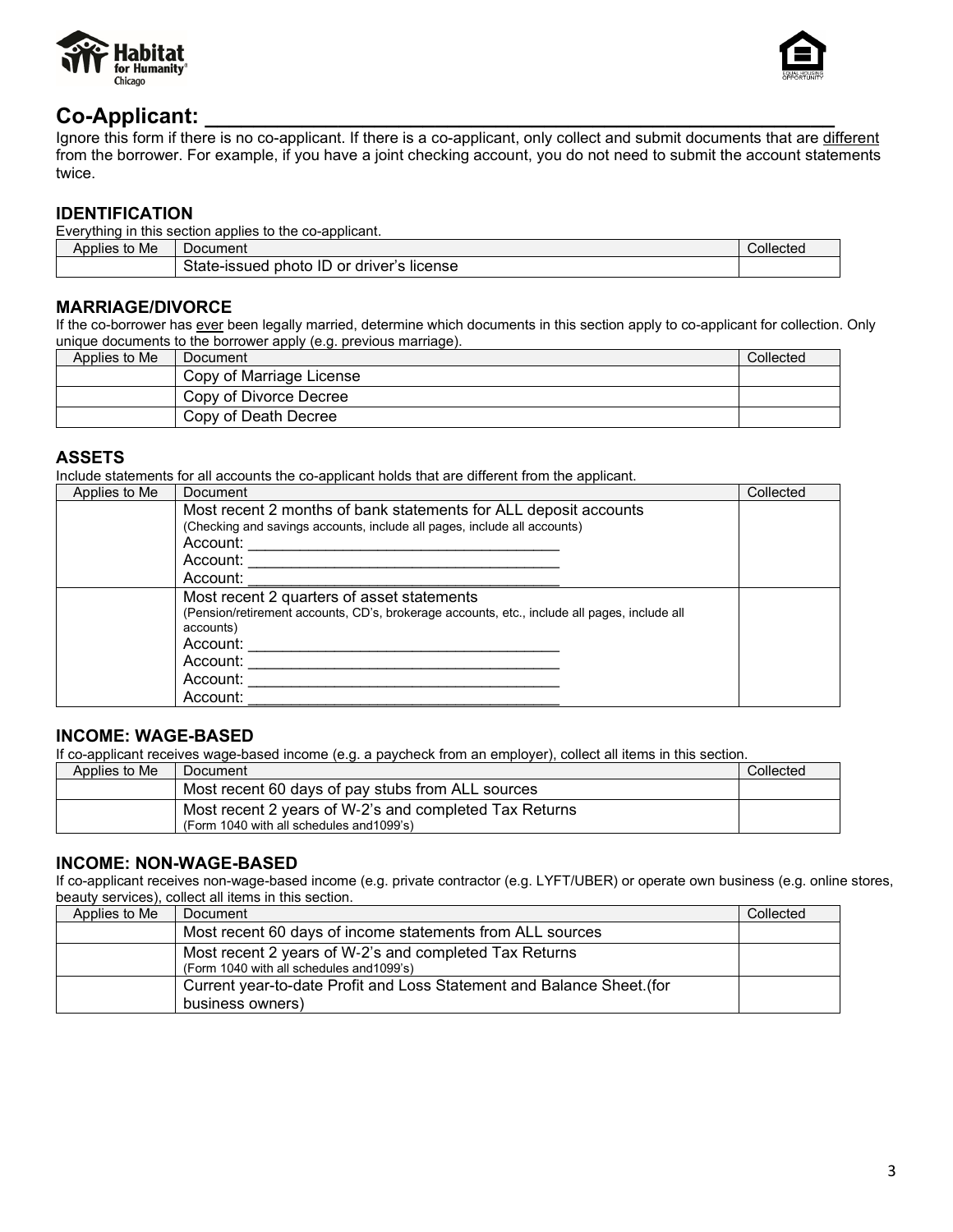



## **INCOME: OTHER**

If co-applicant receives other types of income that are different than applicant, determine which apply to co-borrower for collection. Applies to Me | Document Collected Collected Collected Collected Collected Collected Collected Collected Colle

| Applies to Me | Document                                                                                | Collected |
|---------------|-----------------------------------------------------------------------------------------|-----------|
|               | <b>Social Security</b> (Most recent 2 years of annual statements from official source)  |           |
|               | <b>Disability</b> (Most recent 2 years of annual statements from official source)       |           |
|               | <b>Child Support</b> (Most recent 2 years of annual statements from official source)    |           |
|               | <b>Alimony</b> (Most recent 2 years of annual statements from official source)          |           |
|               | <b>Foster Care</b> (Most recent 2 years of annual statements from official source)      |           |
|               | <b>Pension Payments</b> (Most recent 2 years of annual statements from official source) |           |
|               | Other:                                                                                  |           |
|               | (Most recent 2 years of annual statements from official source)                         |           |

### **Life Changes Income Allowances**

If co-applicant does not have two years of continuous job history, determine if one of the following allowances applies.

| Applies to Me | Allowance and Documentation Needed                                                               | Collected |
|---------------|--------------------------------------------------------------------------------------------------|-----------|
|               | Recently completed school. If so, provide:                                                       |           |
|               | Proof of last enrollment/graduation, work contract for current job, and 6 mos. pay stubs         |           |
|               | Recently separated/divorced. If so, provide:                                                     |           |
|               | Proof of separation/divorce, work contract for current job, and 6 mos. pay stubs                 |           |
|               | Recently laid-off. If so, provide:                                                               |           |
|               | Proof of lay-off, work contract for current job, and 6 mos. pay stubs                            |           |
|               | Recently incarcerated. If so, provide:                                                           |           |
|               | Proof of release, work contract for current job, and 6 mos. pay stubs                            |           |
|               | Recently undertook care-giving responsibilities. If so, provide:                                 |           |
|               | Signed letter outlining work load and dates, work contract for current job, and 6 mos. pay stubs |           |

## **DEBT**

Determine which apply to co-applicant for collection. Only items that are different from applicant apply.

| Applies to Me | Document                                                                               | Collected |
|---------------|----------------------------------------------------------------------------------------|-----------|
|               | Chapter 7 or 13 bankruptcy filing, including discharge papers and list of              |           |
|               | creditors (Schedule F)                                                                 |           |
|               | Foreclosure documentation                                                              |           |
|               | Alimony owed documentation for last year (or martial settlement agreement)             |           |
|               | Child support owed documentation for last year (or court-issued agreement)             |           |
|               | Most recent statement for any credit opened in last 60 days                            |           |
|               | List of outstanding City of Chicago fines, if any                                      |           |
|               | (If on payment plan, bring proof of payment plan, search at cityofchicago.org/revenue) |           |

## **RENTAL HISTORY**

Applies only if co-applicant lived separately from applicant in last 12 months.

| Applies to Me | Document                                                                                                                                                 | Collected |
|---------------|----------------------------------------------------------------------------------------------------------------------------------------------------------|-----------|
|               | Most recent 12 months of cancelled rent checks OR 12 months of written<br>documentation of consistent, timely payments in the form of a letter or ledger |           |
|               | from property manager                                                                                                                                    |           |

## **EXPLANATION OF IRREGULARITIES**

Determine which apply to co-applicant for collection. Only items that are different from applicant apply.

| Applies to Me | Document                                                                          | Collected |
|---------------|-----------------------------------------------------------------------------------|-----------|
|               | Gaps in employment within last two years letter of explanation                    |           |
|               | Rental history irregularities letter of explanation                               |           |
|               | Derogatory account(s) (from credit report) letter(s) of explanation (collections, |           |
|               | delinguent, etc.)                                                                 |           |
|               | Identity Theft resolution documentation from credit counselor and/or affected     |           |
|               | accounts                                                                          |           |

## **End of Co-Applicant Section -------------------------------------------------------------------**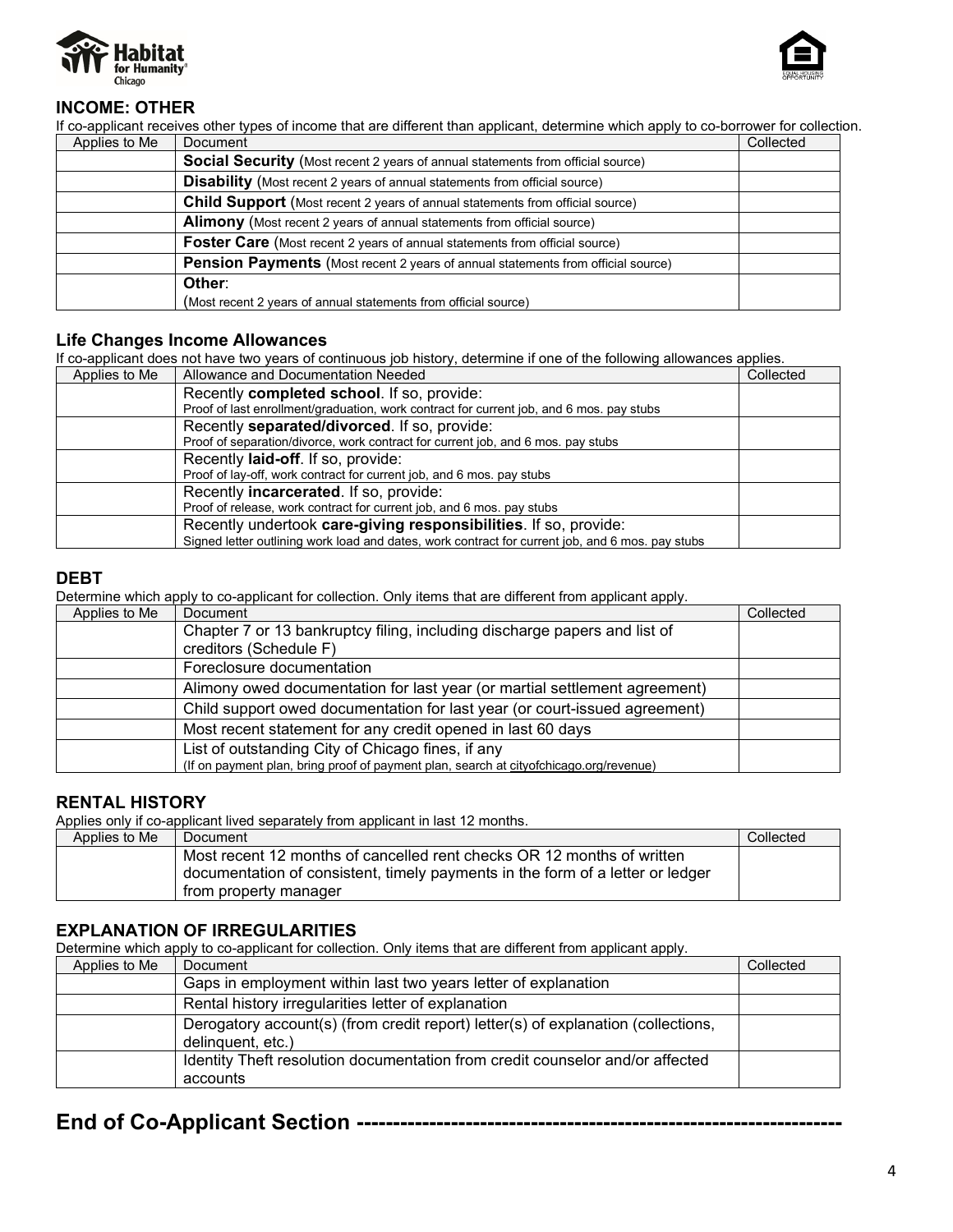



## **Household Member #1: \_\_\_\_\_\_\_\_\_\_\_\_\_\_\_\_\_\_\_\_\_\_\_\_\_\_\_\_\_\_\_\_\_\_\_\_\_\_\_\_\_\_\_\_**

Use this form to identify and collect the documents needed for each additional household member who will live in the home with you. **This only applies to household members who are 18 or older at the time of application**.

## **IDENTIFICATION**

| . .<br>$\cdot$ .<br>$\mathbf{A}$<br>to Me<br>Applies | ⊃ocument                                             | Collected |
|------------------------------------------------------|------------------------------------------------------|-----------|
|                                                      | $\sim$<br>license<br>driver′<br>photo<br>or<br>suec. |           |

### **INCOME: WAGE-BASED**

If household member receives wage-based income (e.g. a paycheck from an employer), collect all items in this section.

| Applies to Me | Document                                                                                            | Collected |
|---------------|-----------------------------------------------------------------------------------------------------|-----------|
|               | Most recent 60 days of pay stubs from ALL sources                                                   |           |
|               | Most recent 2 years of W-2's and completed Tax Returns<br>(Form 1040 with all schedules and 1099's) |           |

## **INCOME: NON-WAGE-BASED**

If household member receives non-wage-based income (e.g. private contractor (e.g. LYFT/UBER) or operate own business (e.g. online stores, beauty services), collect all items in this section.

| Applies to Me | Document                                                                                            | Collected |
|---------------|-----------------------------------------------------------------------------------------------------|-----------|
|               | Most recent 60 days of income statements from ALL sources                                           |           |
|               | Most recent 2 years of W-2's and completed Tax Returns<br>(Form 1040 with all schedules and 1099's) |           |
|               | Current year-to-date Profit and Loss Statement and Balance Sheet (for<br>business owners)           |           |

## **INCOME: OTHER**

If household member receives other types of income that are different than borrower, determine which apply for collection.

| Applies to Me | Document                                                                               | Collected |
|---------------|----------------------------------------------------------------------------------------|-----------|
|               | <b>Social Security</b> (Most recent 2 years of annual statements from official source) |           |
|               | <b>Disability</b> (Most recent 2 years of annual statements from official source)      |           |
|               | <b>Child Support</b> (Most recent 2 years of annual statements from official source)   |           |
|               | <b>Alimony</b> (Most recent 2 years of annual statements from official source)         |           |
|               | <b>Foster Care</b> (Most recent 2 years of annual statements from official source)     |           |
|               | Pension Payments (Most recent 2 years of annual statements from official source)       |           |
|               | Other:                                                                                 |           |
|               | (Most recent 2 years of annual statements from official source)                        |           |

#### **Life Changes Income Allowances**

If you do not have two years of continuous job history, determine if one of the following allowances apply to you.

| Applies to Me | Allowance and Documentation Needed                                                               | Collected |
|---------------|--------------------------------------------------------------------------------------------------|-----------|
|               | Recently completed school. If so, provide:                                                       |           |
|               | Proof of last enrollment/graduation, work contract for current job, and 6 mos. pay stubs         |           |
|               | Recently separated/divorced. If so, provide:                                                     |           |
|               | Proof of separation/divorce, work contract for current job, and 6 mos. pay stubs                 |           |
|               | Recently <b>laid-off</b> . If so, provide:                                                       |           |
|               | Proof of lay-off, work contract for current job, and 6 mos. pay stubs                            |           |
|               | Recently incarcerated. If so, provide:                                                           |           |
|               | Proof of release, work contract for current job, and 6 mos. pay stubs                            |           |
|               | Recently undertook care-giving responsibilities. If so, provide:                                 |           |
|               | Signed letter outlining work load and dates, work contract for current job, and 6 mos. pay stubs |           |

## **DEBT**

Determine which apply to household member for collection.

| Applies to Me | <b>Document</b>                                                                        | Collected |
|---------------|----------------------------------------------------------------------------------------|-----------|
|               | List of outstanding City of Chicago fines, if any                                      |           |
|               | (If on payment plan, bring proof of payment plan, search at cityofchicago.org/revenue) |           |

## **End of Household Member #1 Section -----------------------------------------------------**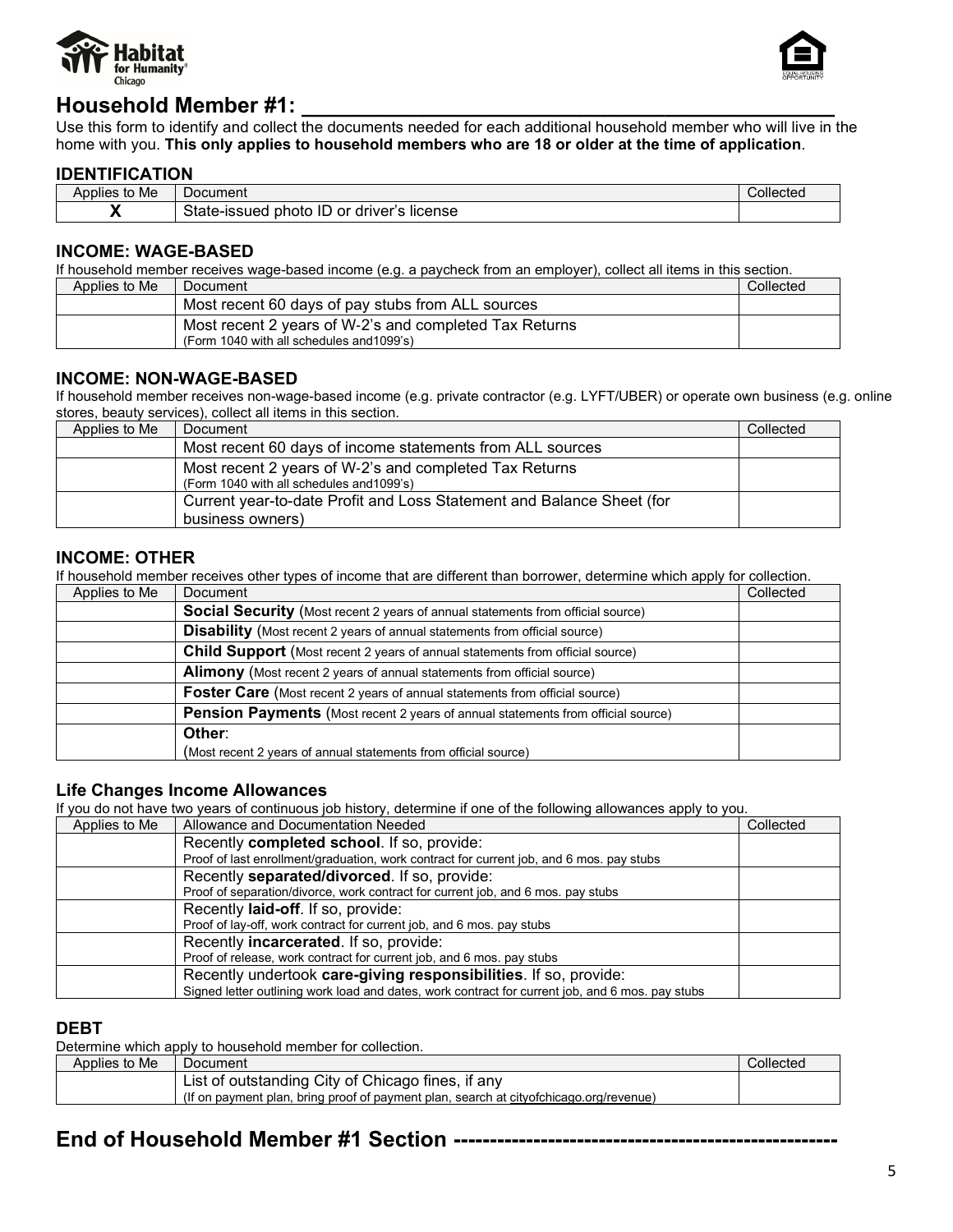



## **Household Member #2:**

Use this form to identify and collect the documents needed for each additional household member who will live in the home with you. **This only applies to household members who are 18 or older at the time of application**.

## **IDENTIFICATION**

| . .<br>$\cdot$ .<br>$\mathbf{A}$<br>to Me<br>Applies | ⊃ocument                                             | Collected |
|------------------------------------------------------|------------------------------------------------------|-----------|
|                                                      | $\sim$<br>license<br>driver′<br>photo<br>or<br>suec. |           |

### **INCOME: WAGE-BASED**

If household member receives wage-based income (e.g. a paycheck from an employer), collect all items in this section.

| Applies to Me | Document                                                                                            | Collected |
|---------------|-----------------------------------------------------------------------------------------------------|-----------|
|               | Most recent 60 days of pay stubs from ALL sources                                                   |           |
|               | Most recent 2 years of W-2's and completed Tax Returns<br>(Form 1040 with all schedules and 1099's) |           |

## **INCOME: NON-WAGE-BASED**

If household member receives non-wage-based income (e.g. private contractor (e.g. LYFT/UBER) or operate own business (e.g. online stores, beauty services), collect all items in this section.

| Applies to Me | Document                                                                                            | Collected |
|---------------|-----------------------------------------------------------------------------------------------------|-----------|
|               | Most recent 60 days of income statements from ALL sources                                           |           |
|               | Most recent 2 years of W-2's and completed Tax Returns<br>(Form 1040 with all schedules and 1099's) |           |
|               | Current year-to-date Profit and Loss Statement and Balance Sheet (for<br>business owners)           |           |

## **INCOME: OTHER**

If household member receives other types of income that are different than borrower, determine which apply for collection.

| Applies to Me | Document                                                                               | Collected |
|---------------|----------------------------------------------------------------------------------------|-----------|
|               | <b>Social Security</b> (Most recent 2 years of annual statements from official source) |           |
|               | <b>Disability</b> (Most recent 2 years of annual statements from official source)      |           |
|               | <b>Child Support</b> (Most recent 2 years of annual statements from official source)   |           |
|               | <b>Alimony</b> (Most recent 2 years of annual statements from official source)         |           |
|               | <b>Foster Care</b> (Most recent 2 years of annual statements from official source)     |           |
|               | Pension Payments (Most recent 2 years of annual statements from official source)       |           |
|               | Other:                                                                                 |           |
|               | (Most recent 2 years of annual statements from official source)                        |           |

#### **Life Changes Income Allowances**

If you do not have two years of continuous job history, determine if one of the following allowances apply to you.

| Applies to Me | Allowance and Documentation Needed                                                               | Collected |
|---------------|--------------------------------------------------------------------------------------------------|-----------|
|               | Recently completed school. If so, provide:                                                       |           |
|               | Proof of last enrollment/graduation, work contract for current job, and 6 mos. pay stubs         |           |
|               | Recently separated/divorced. If so, provide:                                                     |           |
|               | Proof of separation/divorce, work contract for current job, and 6 mos. pay stubs                 |           |
|               | Recently <b>laid-off</b> . If so, provide:                                                       |           |
|               | Proof of lay-off, work contract for current job, and 6 mos. pay stubs                            |           |
|               | Recently incarcerated. If so, provide:                                                           |           |
|               | Proof of release, work contract for current job, and 6 mos. pay stubs                            |           |
|               | Recently undertook care-giving responsibilities. If so, provide:                                 |           |
|               | Signed letter outlining work load and dates, work contract for current job, and 6 mos. pay stubs |           |

#### **DEBT**

Determine which apply to household member for collection.

| Applies to Me | <b>Document</b>                                                                        | Collected |
|---------------|----------------------------------------------------------------------------------------|-----------|
|               | List of outstanding City of Chicago fines, if any                                      |           |
|               | (If on payment plan, bring proof of payment plan, search at cityofchicago.org/revenue) |           |

## **End of Household Member #2 Section -----------------------------------------------------**